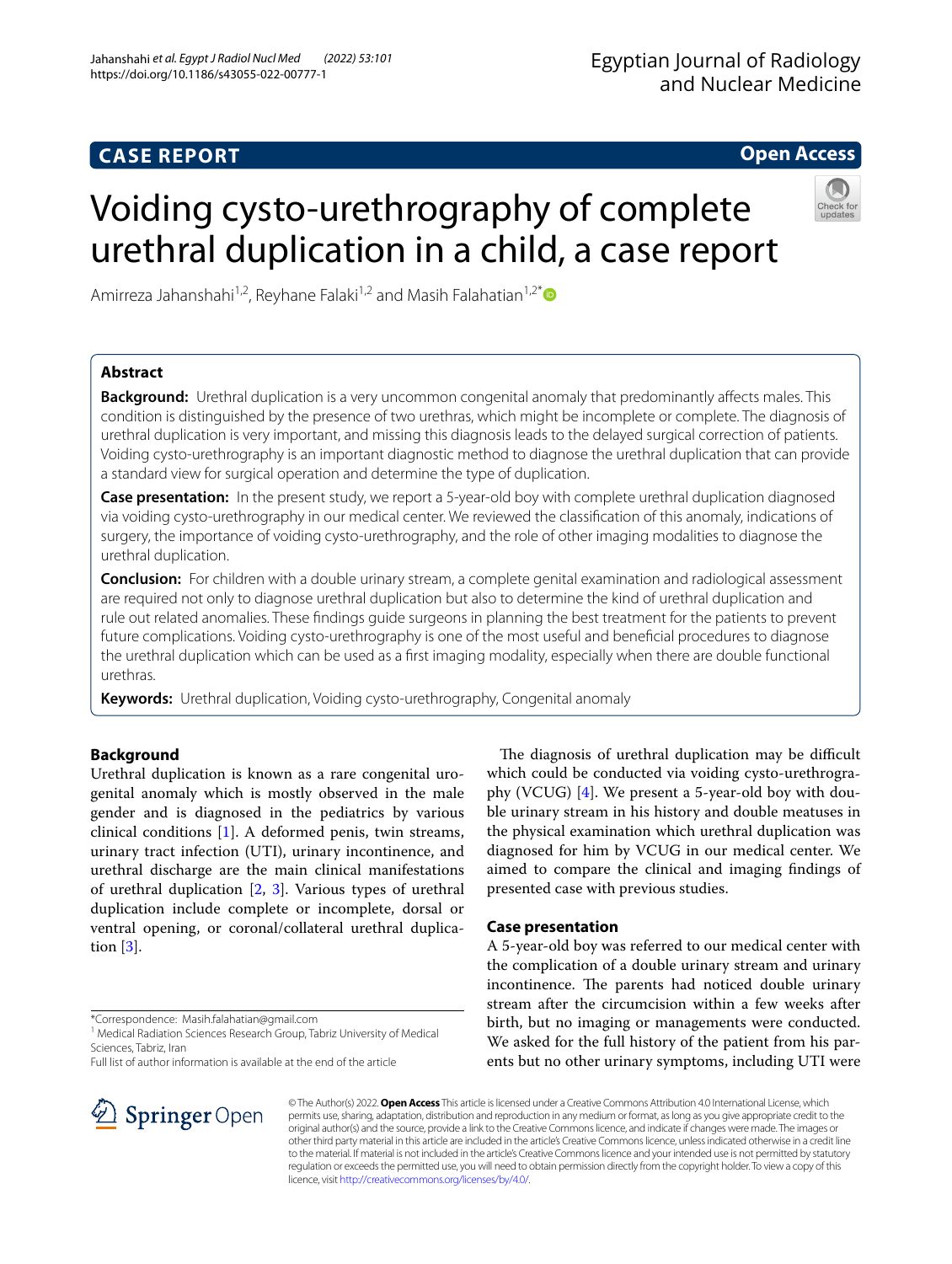reported. No family or genetic history of genitourinary abnormality was noted in the patients 'family. A circumcised penis with a normal urethral opening at the glans and another 1.5 cm proximal to the normal urethra was discovered during genital examination. The rest of the physical examination was routine and ordinary.

A VCUG was conducted using an 8-Fr feeding tube by cannulating the normal urethra, then normal saline with iodinated contrast media (250 cc) was injected slowly into the bladder. Results of VCUG showed normalshaped and normal-sized bladder with a smooth border. Vesicoureteral refux was not seen also. Urethral duplication was observed that initiated from the bladder with two separate lumens and two separate meatuses distally (Fig. [1\)](#page-1-0). Ultrasound of both kidneys did not show any hydronephrosis or renal stone.

The patient left our medical center by parent's will and did not allow any interventions. The patient did not have any symptoms other than a double stream in voiding at 6 months follow-up. Urine analysis and urine culture tests were normal in the follow-up.

#### **Conclusions**

The exact mechanism of urethral duplication remains still unknown, but the main theory is based on the abnormal relationship between the lateral Anlagen of genital tubercle and the ventral end of the cloacal membrane. Diagnosis and proper management of this anomaly are important in terms of the prevalence of UTIs among these patients. VCUG is the fundamental diagnostic tool for urethral duplication diagnosis which can provide a suitable surgical plan for the patients [\[3](#page-3-2), [4\]](#page-3-3).

Various studies have claimed that urethral duplication can be easily underdiagnosed in terms of associated genital anomalies [\[5](#page-3-4)[–7](#page-3-5)], but we reported a 5-year-old boy with isolated urethral duplication. Previously, Efmann and colleagues have divided urethral duplication into 3 types and some subtypes based on radiological fndings as below (Fig. [2](#page-2-0)).

Type I: This type is incomplete urethral duplication. Type IA (more common) is a distal Blind-ending accessory urethra which duplicated urethra's opening is on the dorsal or ventral surface of the penis, but there is no communication with the urethra or bladder. In type IB, proximal-accessory urethra's opening from the urethral channel ends blindly in the periurethral tissues (rare).

Type II: There is a complete patent accessory urethra in this type. It is divided into 2 subgroups: A (2 meatuses) and B (1 meatus). In type IIA1, there are two noncommunicating urethras arising independently from the bladder. This type is the most common type in the literature. In type IIA2, second channel arises from the frst and courses independently into a second meatus. Special





<span id="page-1-0"></span>**Fig. 1** VCUG of presented case. "**A**" is preliminary imaging, "**B**" is early flling image, "**C**" is left anterior oblique view(LAO) image, "**D**" is right anterior oblique view(RAO) image and "**E**" is voiding phase image. Dashed arrow (upper) shows distal opening of accessory urethra and solid arrow (lower) shows distal opening of main urethra. As shown in picture "**E**" there are two urethras arising from bladder with diferent proximal and distal orifces

type of IIA2 is Y-type, which second meatus ends up posteriorly in perineum. In Type IIB, two urethras arise from the bladder or posterior urethra and uniting into a common channel distally.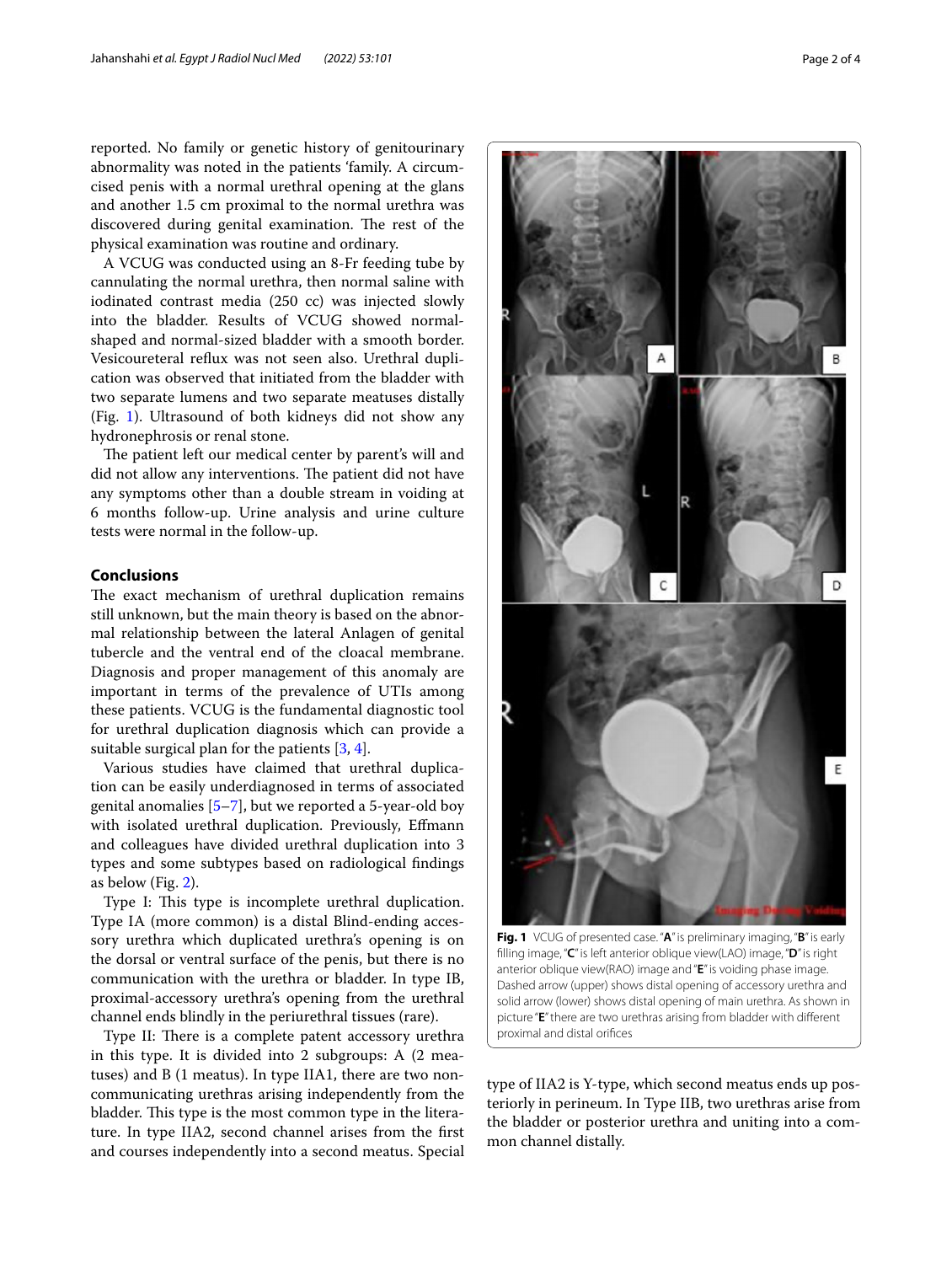

<span id="page-2-0"></span>Type III: Accessory urethras arising from duplicated or septated bladders [[8\]](#page-3-6).

The main diagnostic tools used for the diagnosis of urethral duplication are VCUG, retrograde urethrography(RUG), intravenous urography(IVU), ultrasonography, and magnetic resonance urethrography (MRU), but the frst step for the evaluation of a child with double urethra is the genital examination to see distal orifces of urethras and to determine the functional status of both urethras. Urethral duplication is generally detected by VCUG revealing two distinct urethras if both urethras are functioning. When VCUG fails to reveal the accessory urethra, RUG is performed. Because certain duplications have a non-dominant urethra that may be clogged with debris or have too much resistance for downstream flow to exhibit significant contrast opacification in VCUG, some authors advocate RUG as a frst diagnostic modality. Intravenous urography can show widened pubic symphysis in epispadiasis and other urogenital anomalies like unilateral renal agenesis, ureteral duplication, and a duplicated bladder. Ultrasonography can show stricture, extra-luminal abnormal soft tissue or diverticulations of urethras. To evaluate surrounding soft tissues, complex fstulas and coexistent genitourinary or gastrointestinal anomalies and exact demonstration of sizes, shapes and positions of two urethras, MRU can be helpful. If this routine diagnostic modalities fail to reveal desired results, then direct visualization of urethras and bladder with urethro-cystoscopy can be done  $[4, 9-12]$  $[4, 9-12]$  $[4, 9-12]$  $[4, 9-12]$ .

The present case was isolated complete urethral duplication Efmann type II-A1 which had two distinct

urethra with two meatuses, diagnosed by VCUG. More than half of cases of urethral duplication can be associated with other urogenital and gastrointestinal anomalies, such as vesicoureteral refux, posterior urethral valves, bladder exstrophy, congenital urethral polyps, megalourethra, epispadias, hypospadias, cryptorchidism, anal stenosis and renal dysplasia [[11](#page-3-9), [12](#page-3-8)]. For example, Patel and colleagues evaluate a 3-month-old premature male infant with imperforated anus and hypospadias. They showed a distinct linear tract arising dorsally from the posterior urethra that partially opacifed with contrast-enhanced voiding urosonography which was confrmed by VCUG as a urethral duplication [[1\]](#page-3-0).

The radiological type, the patient's symptoms, and the severity of the abnormality are all essential criteria in deciding whether or not to treat urethral duplications surgically. Urinary incontinence, urinary blockage, and the presence of other genital anomalies may all be signs that surgery is needed [[10,](#page-3-10) [12](#page-3-8)]. In Type IB or IIB urethral duplication treatment is not recommended. Although the study by Lopes and others showed that the patients with incomplete duplication (type I A or I B) can totally be asymptomatic, with no need for surgical correction, Guglielmett and her colleagues in a case series of 19 patients noted that Type IA, IB duplications are also treated similar to Type IIA2 by excision of the accessory atretic urethra and reconstruction of functional urethra. It was reported that type IIA2-Y is the most complex form of duplication to correct, and multiple procedures might be required [\[3](#page-3-2), [10,](#page-3-10) [13\]](#page-3-11).